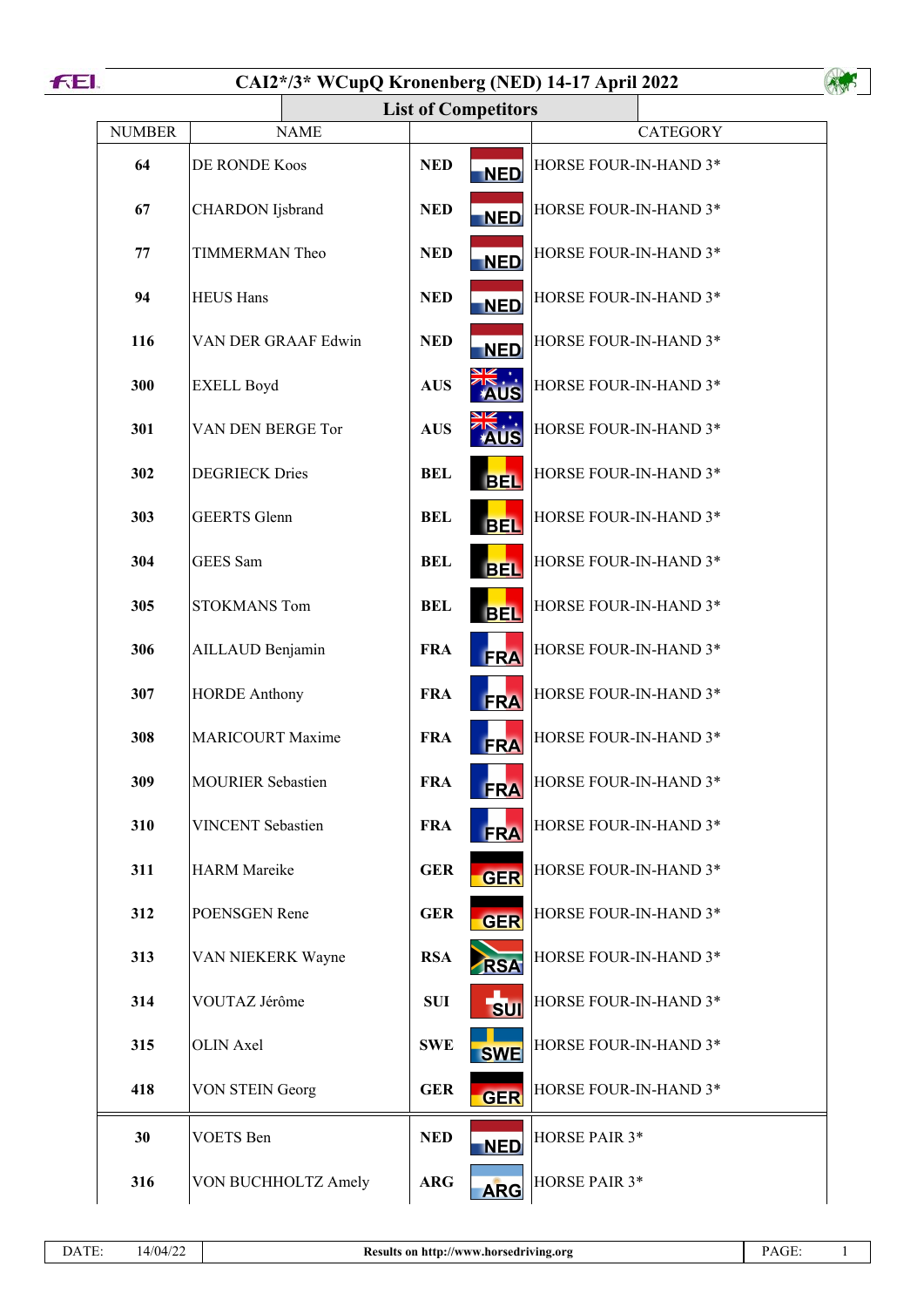|               | <b>List of Competitors</b> |                                        |                      |
|---------------|----------------------------|----------------------------------------|----------------------|
| <b>NUMBER</b> | <b>NAME</b>                |                                        | <b>CATEGORY</b>      |
| 317           | <b>HEYLEN Wim</b>          | <b>BEL</b><br><b>BEL</b>               | HORSE PAIR 3*        |
| 318           | NIJS Nathan                | <b>BEL</b><br><b>BEL</b>               | <b>HORSE PAIR 3*</b> |
| 319           | <b>OOSTERLIJNCK Ruben</b>  | <b>BEL</b><br><b>BEL</b>               | HORSE PAIR 3*        |
| 320           | <b>VAN PRAET Nico</b>      | <b>BEL</b><br><b>BEL</b>               | HORSE PAIR 3*        |
| 321           | NIELSEN Hans-Henrik        | <b>DEN</b><br><b>DEN</b>               | HORSE PAIR 3*        |
| 322           | <b>DUTILLOY Francois</b>   | <b>FRA</b><br><b>FRA</b>               | HORSE PAIR 3*        |
| 323           | <b>GRIMONPREZ Franck</b>   | <b>FRA</b><br><b>FRA</b>               | HORSE PAIR 3*        |
| 324           | <b>GUILLEMARRE Fabien</b>  | <b>FRA</b><br><b>FRA</b>               | HORSE PAIR 3*        |
| 325           | PILLING Owen               | <b>GBR</b><br><b>GBR</b>               | HORSE PAIR 3*        |
| 326           | PIMBBLET Nicola            | <b>NZ</b><br><b>GBR</b><br><b>ZGBR</b> | HORSE PAIR 3*        |
| 327           | <b>THEISEN Marc</b>        | <b>LUX</b><br><b>LUX</b>               | HORSE PAIR 3*        |
| 328           | <b>MARX</b> Lancelot       | <b>SUI</b><br><b>SUI</b>               | HORSE PAIR 3*        |
| 329           | REIFER-SAX Marie Louise    | <b>SUI</b><br><b>SUI</b>               | HORSE PAIR 3*        |
| 330           | AHLBERG Camilla            | <b>SWE</b><br><b>SWE</b>               | HORSE PAIR 3*        |
| 331           | KROGSTAD Amanda            | <b>SWE</b><br><b>SWE</b>               | HORSE PAIR 3*        |
| 332           | <b>OTTOSSON</b> Eva        | <b>SWE</b><br><b>SWE</b>               | HORSE PAIR 3*        |
| 456           | <b>DIJKHOF</b> Geert       | <b>NED</b><br><b>NED</b>               | HORSE PAIR 3*        |
| 485           | <b>CORSTEN Jos</b>         | <b>NED</b><br><b>NED</b>               | HORSE PAIR 3*        |
| 761           | <b>EGBERINK Rens</b>       | <b>NED</b><br><b>NED</b>               | HORSE PAIR 3*        |
| 842           | <b>BOOM Ewoud</b>          | <b>NED</b><br><b>NED</b>               | HORSE PAIR 3*        |
| 1014          | VAN EIJK Stan              | <b>NED</b><br><b>NED</b>               | HORSE PAIR 3*        |
| 1689          | ZAAYER Annegreet           | <b>NED</b><br><b>NED</b>               | HORSE PAIR 3*        |
| 1820          | <b>LOMMERS Rob</b>         | <b>NED</b><br><b>NED</b>               | HORSE PAIR 3*        |
| 3439          | DE RONDE Anna              | <b>NED</b><br><b>NED</b>               | HORSE PAIR 3*        |
| 21            | <b>SIEBERS</b> Saskia      | <b>NED</b><br><b>NED</b>               | HORSE SINGLE 3*      |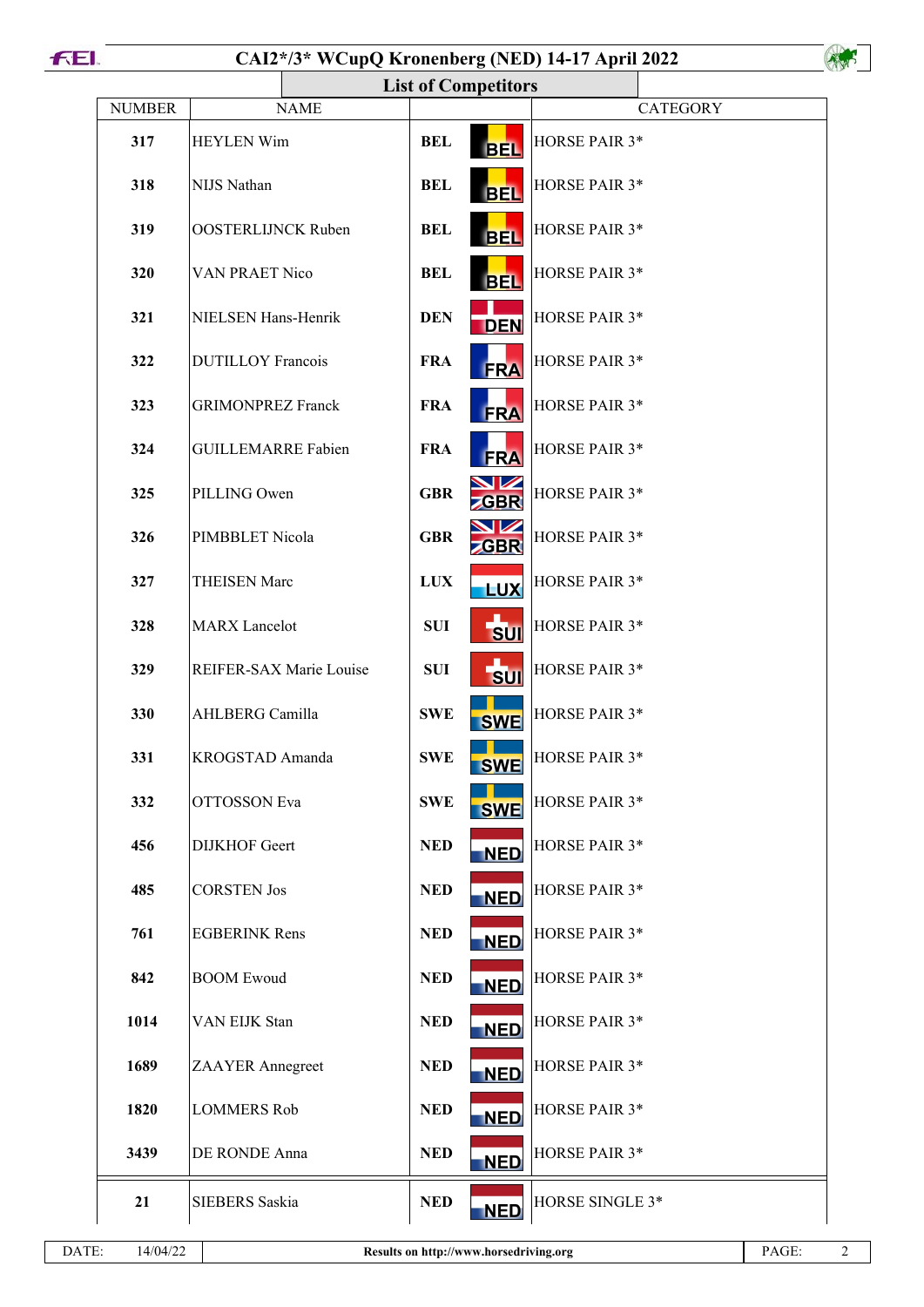|               |                             |            | <b>List of Competitors</b> |                 |
|---------------|-----------------------------|------------|----------------------------|-----------------|
| <b>NUMBER</b> | <b>NAME</b>                 |            |                            | <b>CATEGORY</b> |
| 221           | VAN DER DOELEN Frank        | <b>NED</b> | <b>NED</b>                 | HORSE SINGLE 3* |
| 333           | <b>BRYNAERT</b> Pieter-Jan  | <b>BEL</b> | <b>BEL</b>                 | HORSE SINGLE 3* |
| 334           | <b>CLAEYS</b> Pieter        | <b>BEL</b> | <b>BEL</b>                 | HORSE SINGLE 3* |
| 335           | DE KIMPE Esther             | <b>BEL</b> | <b>BEL</b>                 | HORSE SINGLE 3* |
| 336           | <b>WENTEIN Mark</b>         | <b>BEL</b> | <b>BEL</b>                 | HORSE SINGLE 3* |
| 337           | NIELSEN Mie Mosegaard       | <b>DEN</b> | <b>DEN</b>                 | HORSE SINGLE 3* |
| 338           | JÄRVINEN Talvikki           | <b>FIN</b> | <b>FIN</b>                 | HORSE SINGLE 3* |
| 339           | MEEUWISSEN - CORNELISSEN    | <b>NED</b> | <b>NED</b>                 | HORSE SINGLE 3* |
| 340           | <b>BRISOU</b> Anne Violaine | <b>FRA</b> | <b>FRA</b>                 | HORSE SINGLE 3* |
| 341           | <b>DESCHAMPS Clement</b>    | <b>FRA</b> | <b>FRA</b>                 | HORSE SINGLE 3* |
| 342           | <b>MARTIN</b> Fabrice       | <b>FRA</b> | <b>FRA</b>                 | HORSE SINGLE 3* |
| 343           | <b>MATHIS Didier</b>        | <b>FRA</b> | <b>FRA</b>                 | HORSE SINGLE 3* |
| 344           | <b>MORICHON Edouard</b>     | <b>FRA</b> | <b>FRA</b>                 | HORSE SINGLE 3* |
| 345           | POUGNET Sophie              | <b>FRA</b> | <b>FRA</b>                 | HORSE SINGLE 3* |
| 346           | VIGNAUD Marion              | <b>FRA</b> | <b>FRA</b>                 | HORSE SINGLE 3* |
| 347           | <b>BRADFORD Harriet</b>     | <b>GBR</b> | GBR                        | HORSE SINGLE 3* |
| 348           | HODGSON Michael             | <b>GBR</b> | GBR                        | HORSE SINGLE 3* |
| 349           | WILKINSON Tara              | <b>GBR</b> | <b>GBR</b>                 | HORSE SINGLE 3* |
| 350           | <b>LANNIG</b> Andreas       | <b>GER</b> | <b>GER</b>                 | HORSE SINGLE 3* |
| 351           | <b>UNZEITIG</b> Anne        | <b>GER</b> | <b>GER</b>                 | HORSE SINGLE 3* |
| 352           | HENRIKSSON Maria            | <b>NOR</b> | <b>NOR</b>                 | HORSE SINGLE 3* |
| 353           | JOHANNESEN Wenche           | <b>NOR</b> | <b>NOR</b>                 | HORSE SINGLE 3* |
| 354           | <b>LUND STOEN Jeanette</b>  | <b>NOR</b> | <b>NOR</b>                 | HORSE SINGLE 3* |
| 355           | MIKKELSEN Kjell Oivind      | <b>NOR</b> | <b>NOR</b>                 | HORSE SINGLE 3* |
| 356           | <b>BARBEY</b> Michael       | <b>SUI</b> | <b>SUI</b>                 | HORSE SINGLE 3* |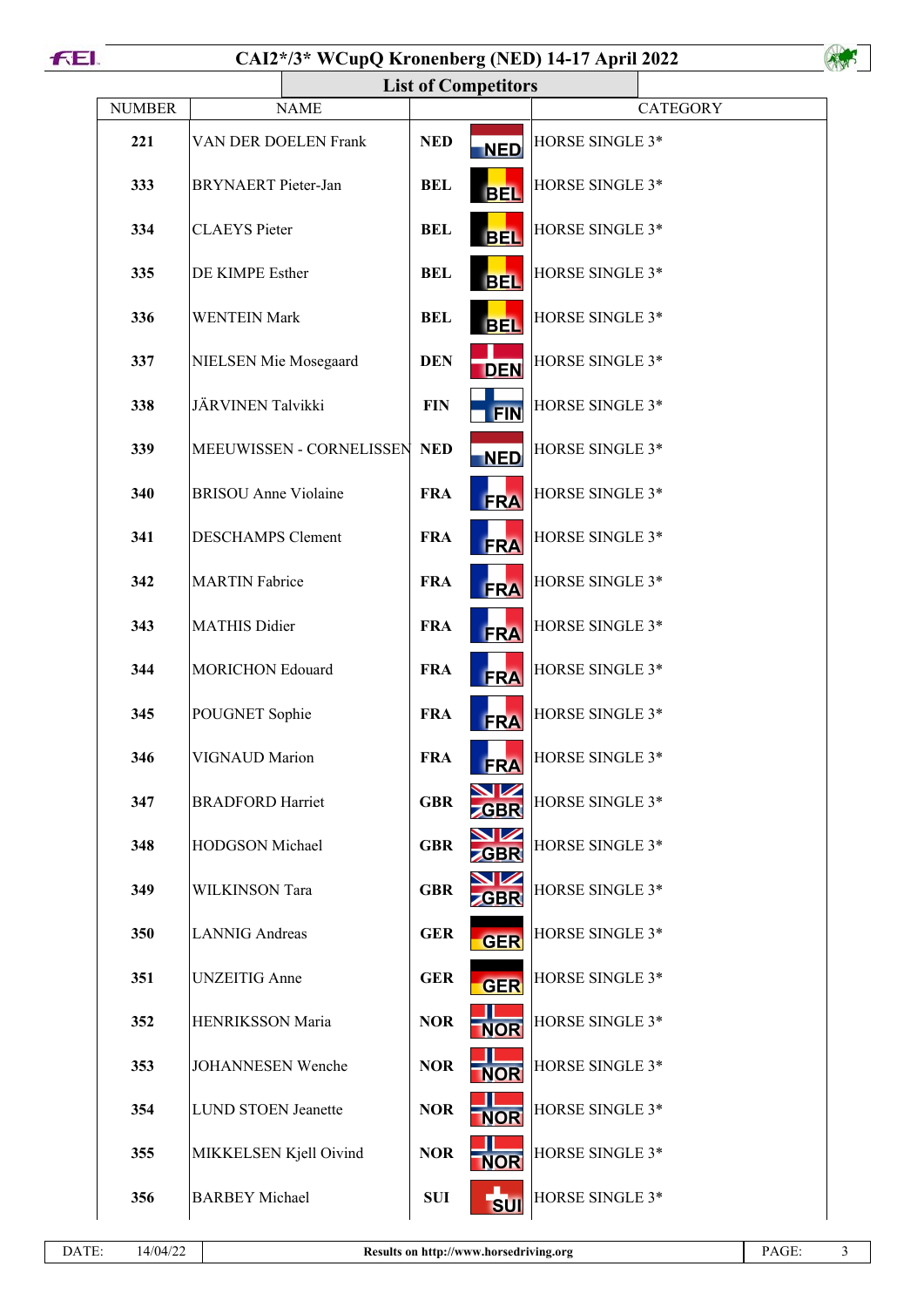|               |                             | <b>List of Competitors</b> |                                    |                 |
|---------------|-----------------------------|----------------------------|------------------------------------|-----------------|
| <b>NUMBER</b> | <b>NAME</b>                 |                            |                                    | <b>CATEGORY</b> |
| 357           | <b>KRISTIANSEN Linnea</b>   | <b>SWE</b>                 | HORSE SINGLE 3*<br><b>SWE</b>      |                 |
| 358           | LIND Camilla                | <b>SWE</b>                 | HORSE SINGLE 3*<br><b>SWE</b>      |                 |
| 359           | QVARNSTRÖM Cecilia          | <b>SWE</b>                 | HORSE SINGLE 3*<br><b>SWE</b>      |                 |
| 360           | <b>STRAUSS Elise</b>        | <b>SWE</b>                 | HORSE SINGLE 3*<br><b>SWE</b>      |                 |
| 602           | PROVOOST Christiaan         | <b>NED</b>                 | HORSE SINGLE 3*<br><b>NED</b>      |                 |
| 629           | VAN DEN BOSCH Berry         | <b>NED</b>                 | HORSE SINGLE 3*<br><b>NED</b>      |                 |
| 878           | DE RONDE Piet               | <b>NED</b>                 | HORSE SINGLE 3*<br><b>NED</b>      |                 |
| 1125          | PESTMAN Rudolf              | <b>NED</b>                 | HORSE SINGLE 3*<br><b>NED</b>      |                 |
| 1261          | VELDBOOM - BULTEN Jeannet   | <b>NED</b>                 | HORSE SINGLE 3*<br><b>NED</b>      |                 |
| 1461          | <b>KARELSE</b> Pieter       | <b>NED</b>                 | HORSE SINGLE 3*<br><b>NED</b>      |                 |
| 1469          | VAN DER HORST Jaap          | <b>NED</b>                 | HORSE SINGLE 3*<br><b>NED</b>      |                 |
| 1628          | <b>GOMMERS</b> Joop         | <b>NED</b>                 | HORSE SINGLE 3*<br><b>NED</b>      |                 |
| 1907          | <b>HOUTERMAN Eline</b>      | <b>NED</b>                 | HORSE SINGLE 3*<br><b>NED</b>      |                 |
| 1927          | VAN DER SNOEK Elke          | <b>NED</b>                 | HORSE SINGLE 3*<br><b>NED</b>      |                 |
| 361           | <b>BAX</b> Tinne            | <b>BEL</b>                 | PONY FOUR-IN-HAND 3*<br><b>BEL</b> |                 |
| 362           | VAN DEN BOSCH Bert          | <b>BEL</b>                 | PONY FOUR-IN-HAND 3*<br><b>BEL</b> |                 |
| 363           | VAN DEN OUWELAND Peter      | <b>BEL</b>                 | PONY FOUR-IN-HAND 3*<br><b>BEL</b> |                 |
| 364           | VANHOENACKER Julien         | <b>BEL</b>                 | PONY FOUR-IN-HAND 3*<br><b>BEL</b> |                 |
| 1004          | HAMMINK Marijke             | <b>NED</b>                 | PONY FOUR-IN-HAND 3*<br><b>NED</b> |                 |
| 1482          | DE BOER Jan                 | <b>NED</b>                 | PONY FOUR-IN-HAND 3*<br><b>NED</b> |                 |
| 1678          | LEGEMAAT-VAN BEMMEL Dia NED |                            | PONY FOUR-IN-HAND 3*<br><b>NED</b> |                 |
| 1732          | VAN DER HAM Joey            | <b>NED</b>                 | PONY FOUR-IN-HAND 3*<br><b>NED</b> |                 |
| 1781          | <b>MULDER Eric</b>          | <b>NED</b>                 | PONY FOUR-IN-HAND 3*<br><b>NED</b> |                 |
| 2025          | <b>BRANS</b> Manou          | <b>NED</b>                 | PONY FOUR-IN-HAND 3*<br><b>NED</b> |                 |
| 2133          | <b>LIMPENS</b> Rene         | <b>NED</b>                 | PONY FOUR-IN-HAND 3*<br><b>NED</b> |                 |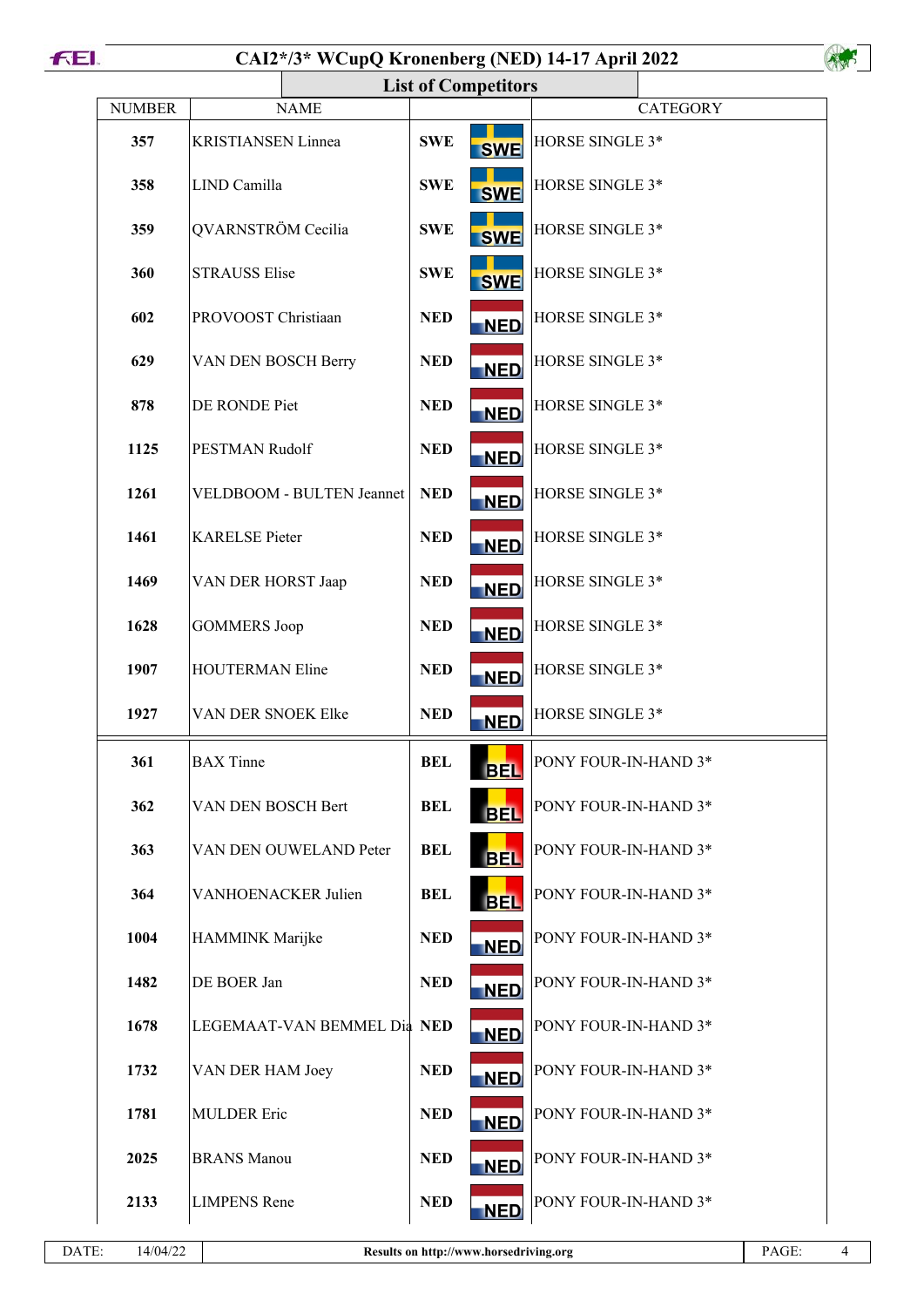```
FEI.
```

| <b>NUMBER</b> | <b>NAME</b>                 |            |                         | <b>CATEGORY</b>                  |
|---------------|-----------------------------|------------|-------------------------|----------------------------------|
| 3121          | BEEKHUISZEN Hendrik-Jan     | <b>NED</b> | <b>NED</b>              | PONY FOUR-IN-HAND 3*             |
| 365           | VAN DEN BROECK Pieter       | <b>BEL</b> | <b>BEL</b>              | PONY PAIR 3*                     |
| 366           | <b>VERHAEGE Johan</b>       | <b>BEL</b> | <b>BEL</b>              | PONY PAIR 3*                     |
| 367           | <b>SNOW Averina</b>         | <b>GBR</b> | <b>NZ</b><br><b>GBR</b> | PONY PAIR 3*                     |
| 368           | <b>BRECHTKEN</b> Antonia    | <b>GER</b> | <b>GER</b>              | PONY PAIR 3*                     |
| 369           | <b>JEURINK Rene</b>         | <b>GER</b> | <b>GER</b>              | PONY PAIR 3*                     |
| 370           | <b>SEITZ Thomas</b>         | <b>GER</b> | <b>GER</b>              | PONY PAIR 3*                     |
| 371           | FROST Gunlög                | <b>SWE</b> | <b>SWE</b>              | PONY PAIR 3*                     |
| 372           | STRÖMBERG Marika            | <b>SWE</b> | <b>SWE</b>              | PONY PAIR 3*                     |
| 389           | <b>FLOBBE Sietske</b>       | <b>NED</b> | <b>NED</b>              | PONY PAIR 3*                     |
| 1768          | VAN DER ENDE Nathalie       | <b>NED</b> | <b>NED</b>              | PONY PAIR 3*                     |
| 1900          | <b>LIEBREGTS Kees</b>       | <b>NED</b> | <b>NED</b>              | PONY PAIR 3*                     |
| 1988          | <b>HENDRIKS Cas</b>         | <b>NED</b> | <b>NED</b>              | PONY PAIR 3*                     |
| 3053          | VAN DE BUNT Melanie         | <b>NED</b> | <b>NED</b>              | PONY PAIR 3*                     |
| 3284          | <b>CREMERS Anneke G E M</b> | <b>NED</b> | <b>NED</b>              | <b>PONY PAIR <math>3*</math></b> |
| 4169          | <b>COUWENBERG Sam</b>       | <b>NED</b> | <b>NED</b>              | PONY PAIR 3*                     |
| 202           | <b>RADSTAKE Henk</b>        | <b>NED</b> | <b>NED</b>              | PONY SINGLE 3*                   |
| 373           | <b>TAKKINEN Raisa</b>       | <b>FIN</b> | <b>FIN</b>              | PONY SINGLE 3*                   |
| 374           | <b>CHRISTMANN Anna</b>      | <b>FRA</b> | <b>FRA</b>              | PONY SINGLE 3*                   |
| 375           | <b>BERLAGE</b> Katja        | <b>GER</b> | <b>GER</b>              | PONY SINGLE 3*                   |
| 376           | <b>HALLASCH</b> Monika      | <b>GER</b> | <b>GER</b>              | PONY SINGLE 3*                   |
| 378           | <b>SCHETTLER Karolin</b>    | <b>GER</b> | <b>GER</b>              | PONY SINGLE 3*                   |
| 379           | WINTGENS Jörn               | <b>GER</b> | <b>GER</b>              | PONY SINGLE 3*                   |
| 380           | <b>LANDE</b> Simon          | <b>NOR</b> | <b>NOR</b>              | PONY SINGLE 3*                   |
| 381           | <b>BERTHER Linus</b>        | <b>SUI</b> | <b>SUI</b>              | PONY SINGLE 3*                   |

 $\mathcal{A}_{\infty}$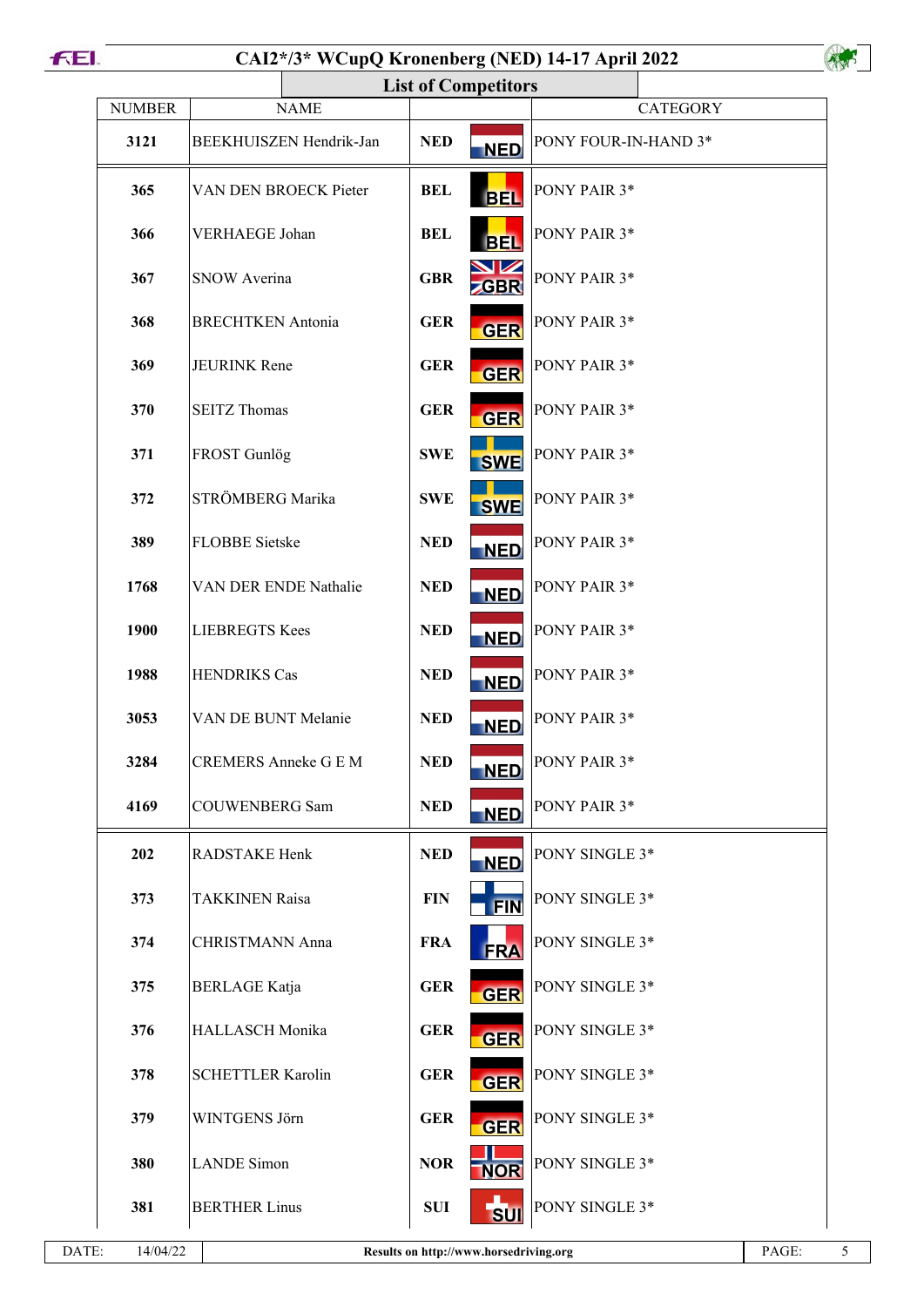|               |                            | <b>List of Competitors</b> |                       |
|---------------|----------------------------|----------------------------|-----------------------|
| <b>NUMBER</b> | <b>NAME</b>                |                            | <b>CATEGORY</b>       |
| 382           | <b>BÜTIKOFER Vera</b>      | <b>SUI</b><br><b>SUI</b>   | PONY SINGLE 3*        |
| 383           | <b>HUSER Karin</b>         | <b>SUI</b><br><b>SUI</b>   | PONY SINGLE 3*        |
| 384           | <b>SCHERRER Cédric</b>     | <b>SUI</b><br><b>SUI</b>   | PONY SINGLE 3*        |
| 385           | CARLBERG Johanna           | <b>SWE</b><br><b>SWE</b>   | PONY SINGLE 3*        |
| 386           | <b>GUSTAVSSON Emma</b>     | <b>SWE</b><br><b>SWE</b>   | PONY SINGLE 3*        |
| 387           | <b>HERNER Johan</b>        | <b>SWE</b><br><b>SWE</b>   | PONY SINGLE 3*        |
| 388           | PETERSSON Pia              | <b>SWE</b><br><b>SWE</b>   | PONY SINGLE 3*        |
| 390           | SJÖDIN Johny               | <b>SWE</b><br><b>SWE</b>   | PONY SINGLE 3*        |
| 391           | SJÖDIN Lida                | <b>SWE</b><br><b>SWE</b>   | PONY SINGLE 3*        |
| 1355          | <b>BECKER</b> Melanie      | <b>NED</b><br><b>NED</b>   | PONY SINGLE 3*        |
| 1638          | <b>HUISMAN Milou</b>       | <b>NED</b><br><b>NED</b>   | PONY SINGLE 3*        |
| 2016          | MEULENDIJK Wilma           | <b>NED</b><br><b>NED</b>   | PONY SINGLE 3*        |
| 3297          | <b>BOOGAARTS Chantalle</b> | <b>NED</b><br><b>NED</b>   | PONY SINGLE 3*        |
| 3662          | <b>JANSSEN</b> Brent       | <b>NED</b><br><b>NED</b>   | PONY SINGLE 3*        |
| 3705          | PROVOOST Renate            | <b>NED</b><br><b>NED</b>   | PONY SINGLE 3*        |
| 3910          | <b>VAN MEERTEN Lisanne</b> | <b>NED</b><br><b>NED</b>   | PONY SINGLE 3*        |
| 3964          | VAN 'T VELD Marloes        | <b>NED</b><br><b>NED</b>   | PONY SINGLE 3*        |
| 4178          | WILLEMSEN Marije           | <b>NED</b><br><b>NED</b>   | PONY SINGLE 3*        |
| 392           | <b>MEIER</b> Daniel        | <b>SUI</b><br><b>SUI</b>   | HORSE FOUR-IN-HAND 2* |
| 40            | <b>HOENS Hans</b>          | <b>NED</b><br><b>NED</b>   | HORSE PAIR 2*         |
| 393           | <b>CORNELIS Philip</b>     | <b>BEL</b><br><b>BEL</b>   | HORSE PAIR 2*         |
| 394           | DE BRABANDER Bert          | <b>BEL</b><br><b>BEL</b>   | <b>HORSE PAIR 2*</b>  |
| 395           | ROHAUT Loic                | <b>FRA</b><br><b>FRA</b>   | HORSE PAIR 2*         |
| 396           | OLIVIER Ian                | <b>RSA</b><br><b>RSA</b>   | HORSE PAIR 2*         |
| 1742          | <b>KRAMER Wybe</b>         | <b>NED</b><br><b>NED</b>   | <b>HORSE PAIR 2*</b>  |